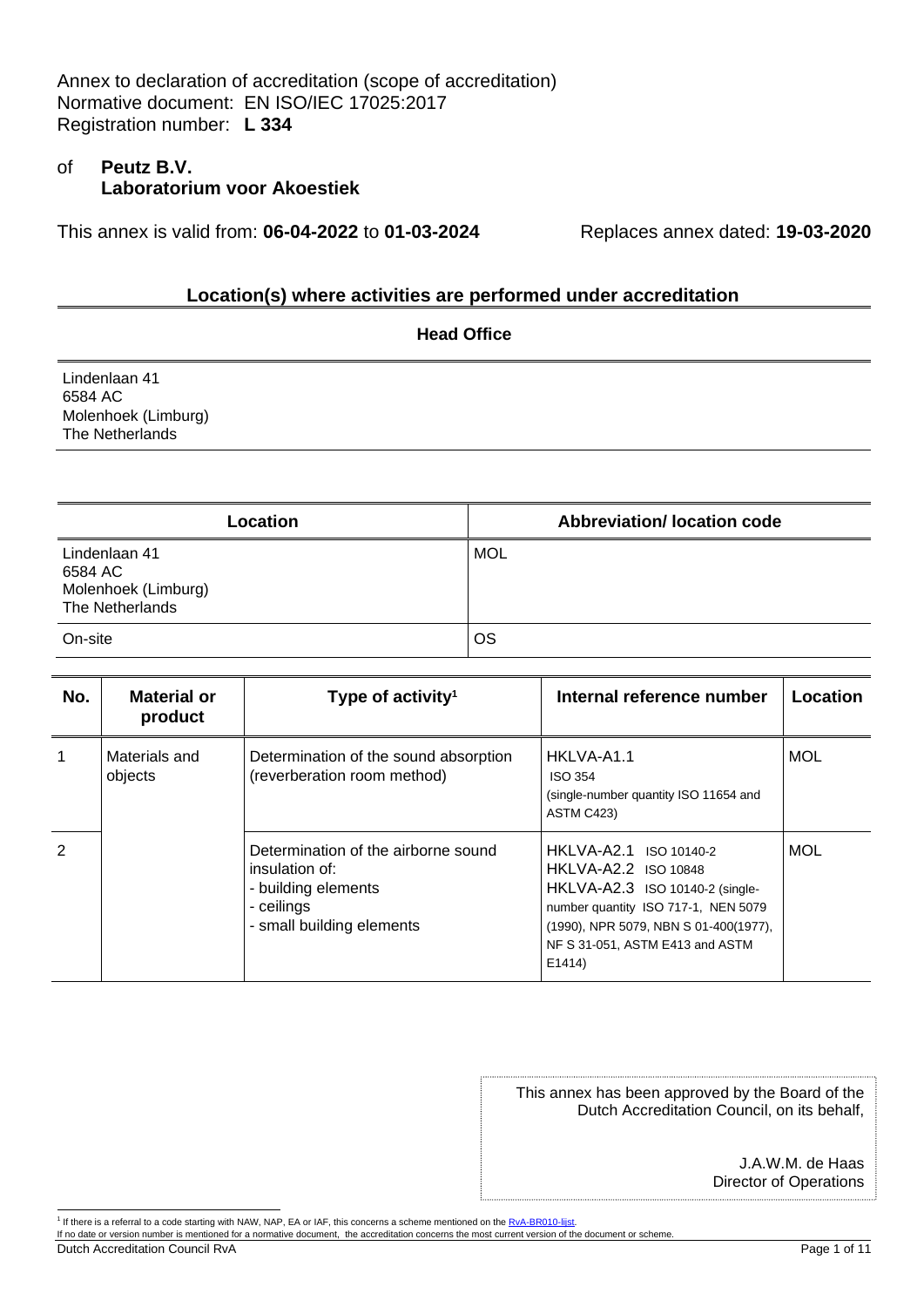# of **Peutz B.V. Laboratorium voor Akoestiek**

| No. | <b>Material or</b><br>product | Type of activity <sup>1</sup>                                                        | Internal reference number                                                                                                                                                               | Location   |
|-----|-------------------------------|--------------------------------------------------------------------------------------|-----------------------------------------------------------------------------------------------------------------------------------------------------------------------------------------|------------|
| 3   | Materials and<br>objects      | Determination of the impact sound<br>insulation of:<br>- floors<br>- floor coverings | HKLVA-A3.1<br>ISO 10140-3<br>HKLVA-A3.2<br>ISO 10140-3<br>"TÜV testprotocol contactgeluid"<br>(single-number quantity ISO 717-2,<br>NEN 5079 (1990), NPR 5079 and<br>NBN S 01-400(1977) | <b>MOL</b> |
| 4   |                               | Determination of the noise emission<br>(appliance sound pressure level)              | HKLVA-A6.1<br>ISO 3822<br>(single-number quantity EN 200,<br>EN 246, EN 817 and EN 1112)                                                                                                | <b>MOL</b> |
| 5   |                               | Determination of sound power levels<br>(reverberation room method)                   | HKLVA-A4.1<br><b>ISO 3741</b>                                                                                                                                                           | <b>MOL</b> |
| 6   | Wind turbines                 | Determination of sound power levels;<br>microphone, anemometer and power<br>meter    | W 1.1<br>IEC 61400-11                                                                                                                                                                   | OS.        |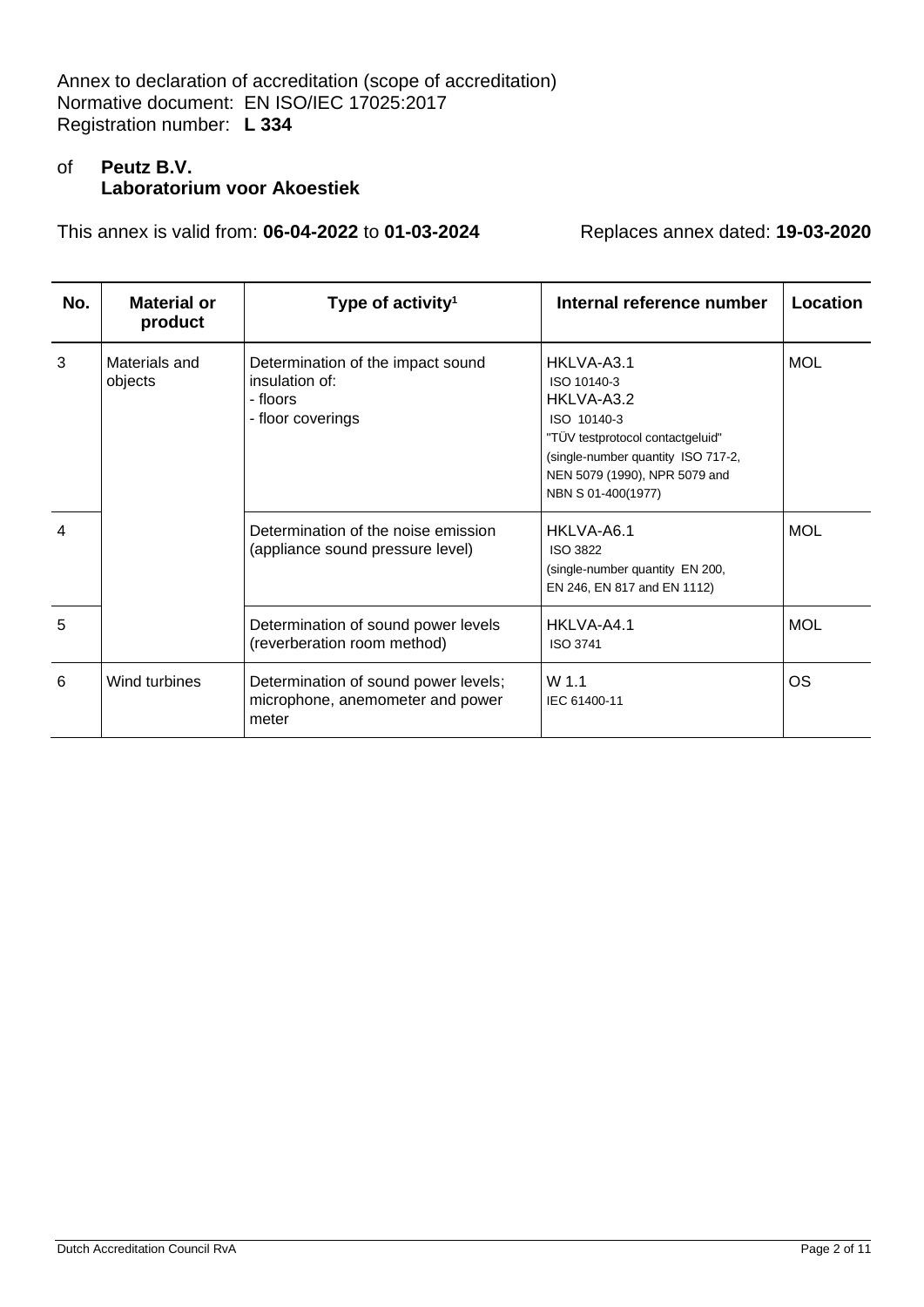# of **Peutz B.V. Laboratorium voor Akoestiek**

This annex is valid from: **06-04-2022** to **01-03-2024** Replaces annex dated: **19-03-2020**

| No.            | <b>Material or</b><br>product                                                                                                                                                                                      | Type of activity <sup>1</sup>                                                         | Internal reference number | <b>Location</b> |
|----------------|--------------------------------------------------------------------------------------------------------------------------------------------------------------------------------------------------------------------|---------------------------------------------------------------------------------------|---------------------------|-----------------|
|                |                                                                                                                                                                                                                    | The accreditation for the activities below is suitable for notification.              |                           |                 |
|                |                                                                                                                                                                                                                    | European construction products regulation No 305/2011<br><b>System 3 Verification</b> |                           |                 |
|                | Decision: 95/467/EC                                                                                                                                                                                                |                                                                                       |                           |                 |
| (2/4)          | <b>GYPSUM PRODUCTS</b>                                                                                                                                                                                             | EN 12859:2011; EN 520:2004 + A1:2009                                                  |                           |                 |
| $\overline{7}$ | Plasterboards,<br>blocks, ceiling<br>elements and                                                                                                                                                                  | Determination of the airborne sound<br>insulation (2)                                 | ISO 10140-2,<br>ISO 717-1 | <b>MOL</b>      |
| 8              | gypsum plasters,<br>fibrous gypsum<br>plasters casts,                                                                                                                                                              | Determination of the sound absorption<br>(1)                                          | <b>ISO 354</b>            | <b>MOL</b>      |
| 9              | including relevant<br>ancillary products<br>(in walls, partitions<br>or ceilings, as<br>relevant, intended<br>for fire protection<br>of structural<br>elements and/or<br>fire<br>compartmentation<br>in buildings) | Determination of the airborne sound<br>insulation (2.1)                               | ISO 10140-2,<br>ISO 717-1 | <b>MOL</b>      |
|                | Decision: 95/467/EG                                                                                                                                                                                                |                                                                                       |                           |                 |
| (3/4)          | <b>GYPSUM PRODUCTS</b>                                                                                                                                                                                             | EN 12859:2011; EN 520:2004+A1:2009                                                    |                           |                 |
| 10             | Plasterboards,<br>including relevant<br>ancillary products                                                                                                                                                         | Determination of the airborne sound<br>insulation (2.1)                               | ISO 10140-2,<br>ISO 717-1 | <b>MOL</b>      |
| 11             | (for stiffening<br>timber-framed<br>windload bearing<br>walls or timber roof<br>struss structures)                                                                                                                 | Determination of the sound absorption<br>(1)                                          | <b>ISO 354</b>            | <b>MOL</b>      |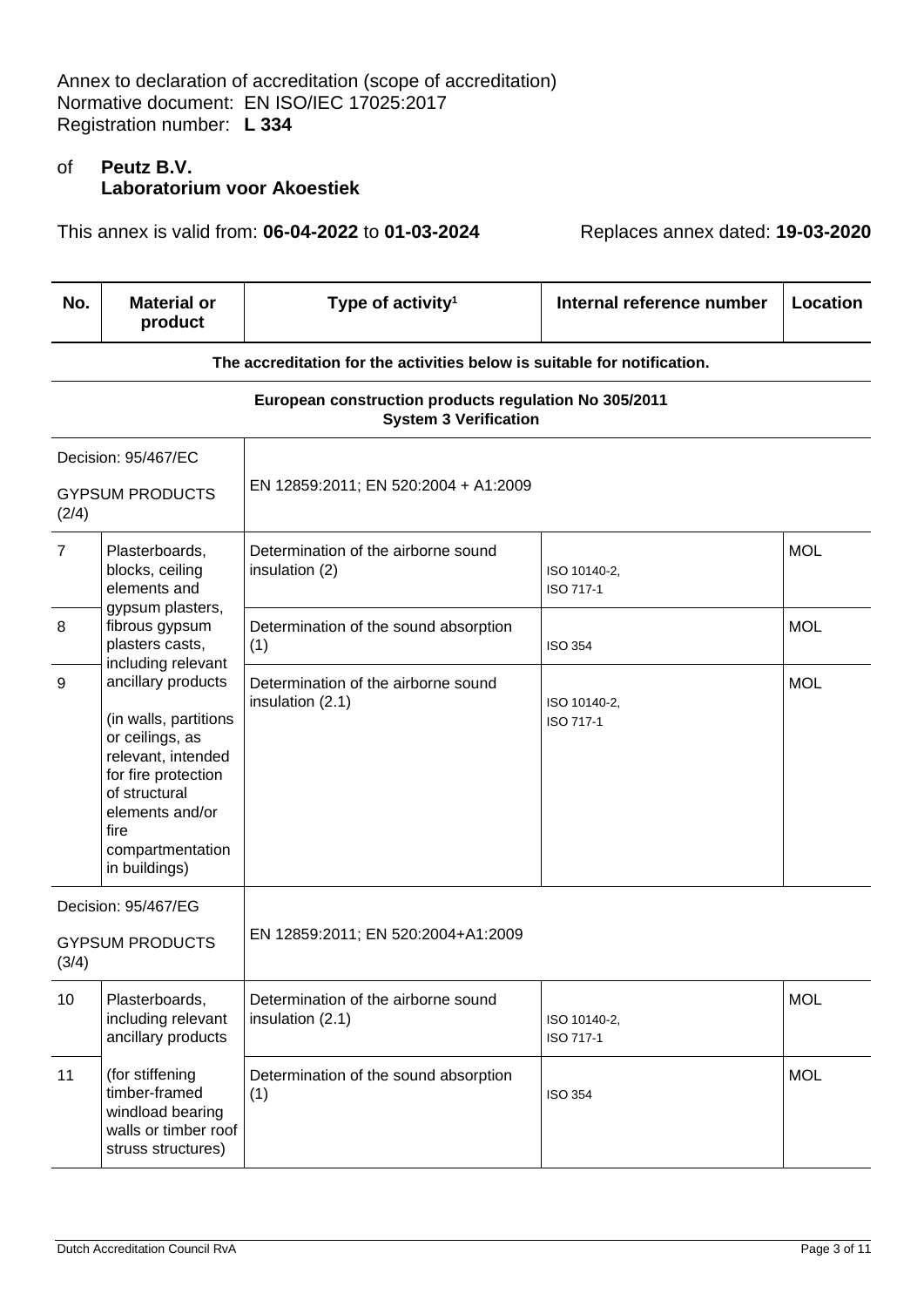# of **Peutz B.V. Laboratorium voor Akoestiek**

| No.   | <b>Material or</b><br>product                                                                           | Type of activity <sup>1</sup>                                         | Internal reference number | <b>Location</b> |
|-------|---------------------------------------------------------------------------------------------------------|-----------------------------------------------------------------------|---------------------------|-----------------|
|       | Decision: 96/579/EC<br><b>CIRCULATION</b><br>FIXTURES (2/2)                                             | EN 14388:2005; EN 14388:2005/AC:2008; EN 1793-1; EN 1793-2; EN 1793-3 |                           |                 |
| 12    | Road traffic noise<br>reducing devices<br>and barriers                                                  | Determination of the sound absorption<br>(1)                          | <b>ISO 354</b>            | <b>MOL</b>      |
| 13    | Anti-glare screens<br>(For circulation<br>areas)                                                        | Determination of the airborne sound<br>insulation (2)                 | ISO 10140-2               | <b>MOL</b>      |
| (1/1) | Decision: 96/580/EC<br><b>CURTAIN WALLINGS</b>                                                          | EN 13830:2003                                                         |                           |                 |
| 14    | Curtain wall kits<br>(As external walls<br>subject to reaction<br>to fire<br>requirements)              | Determination of the airborne sound<br>insulation (2.1)               | ISO 10140-2,<br>ISO 717-1 | <b>MOL</b>      |
|       | Decision: 98/437/EC<br><b>INTERNAL AND</b><br><b>EXTERNAL WALL AND</b><br><b>CEILING FINISHES (1/5)</b> | EN 13964:2004; EN 13964:2004/A1:2006                                  |                           |                 |
| 15    | Panels<br>(As internal or                                                                               | Determination of the airborne sound<br>insulation (2.1)               | ISO 10140-2,<br>ISO 717-1 | <b>MOL</b>      |
| 16    | external finishes,<br>as complete<br>elements, used for<br>fire protection of<br>walls or ceilings)     | Determination of the airborne sound<br>insulation (2.1)               | ISO 10848,<br>ISO 717-1   | <b>MOL</b>      |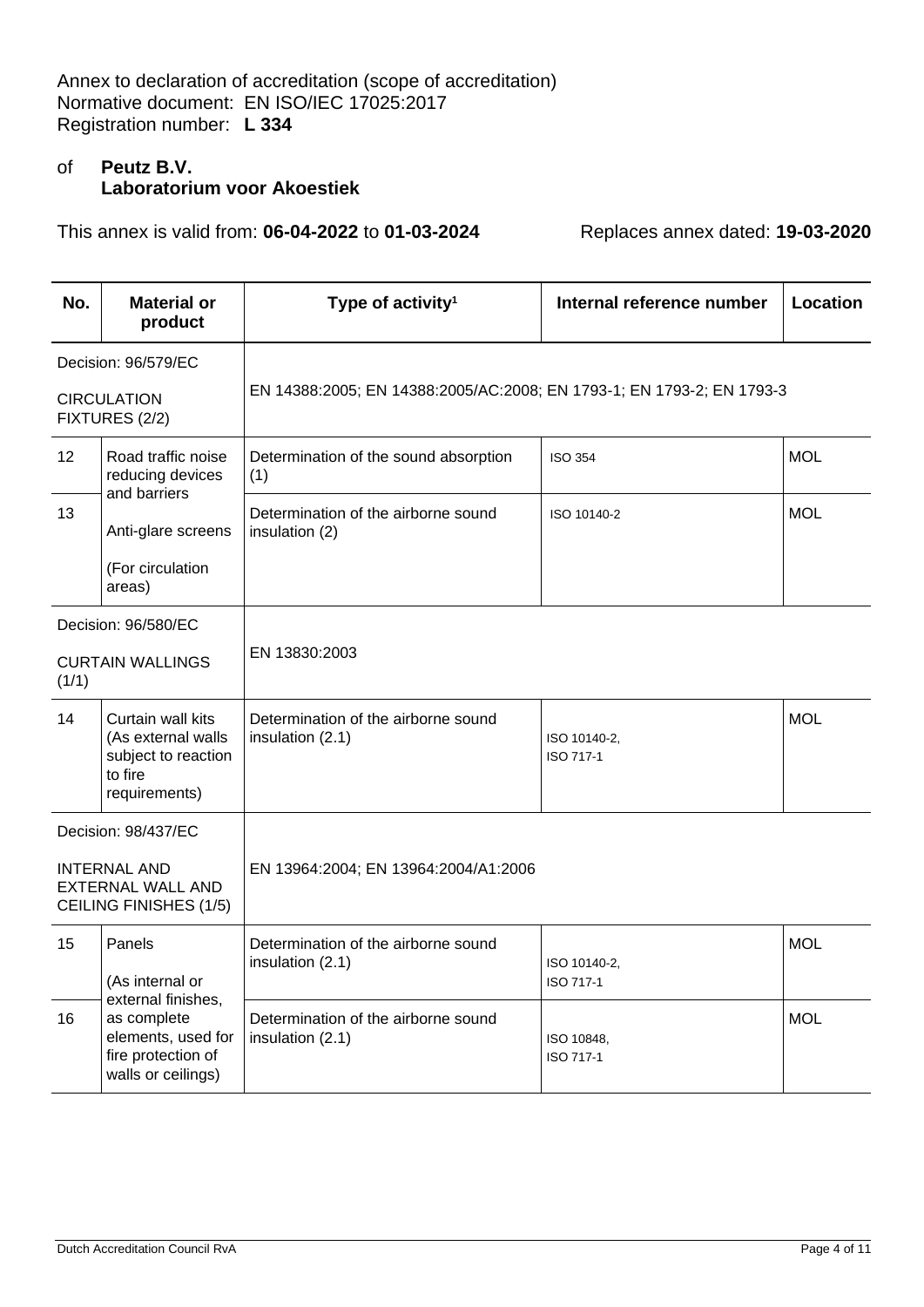# of **Peutz B.V. Laboratorium voor Akoestiek**

| No. | <b>Material or</b><br>product                                                                                                                                       | Type of activity <sup>1</sup>                           | Internal reference number | Location   |
|-----|---------------------------------------------------------------------------------------------------------------------------------------------------------------------|---------------------------------------------------------|---------------------------|------------|
| 17  | Suspended<br>ceilings (kits)                                                                                                                                        | Determination of the airborne sound<br>insulation (2.1) | ISO 10140-2,<br>ISO 717-1 | <b>MOL</b> |
| 18  | (As internal or<br>external finishes<br>used for fire<br>protection of<br>ceilings)                                                                                 | Determination of the airborne sound<br>insulation (2.2) | ISO 10848,<br>ISO 717-1   | <b>MOL</b> |
|     | Decision: 98/437/EC                                                                                                                                                 |                                                         |                           |            |
|     | <b>INTERNAL AND</b><br><b>EXTERNAL WALL AND</b><br><b>CEILING FINISHES (2/5)</b>                                                                                    | EN 13964:2004; EN 13964:2004/A1:2006                    |                           |            |
| 19  | Panels<br>(As internal or<br>external stiffening                                                                                                                    | Determination of the airborne sound<br>insulation (2.1) | ISO 10140-2,<br>ISO 717-1 | <b>MOL</b> |
| 20  | elements in walls<br>or ceilings)                                                                                                                                   | Determination of the airborne sound<br>insulation (2.2) | ISO 10848.<br>ISO 717-1   | <b>MOL</b> |
| 21  | <b>Tiles</b><br>Panels<br>(of brittle                                                                                                                               | Determination of the airborne sound<br>insulation (2.1) | ISO 10140-2,<br>ISO 717-1 | <b>MOL</b> |
| 22  | materials)<br>(As internal or<br>external finishes in<br>walls or ceilings<br>subject to<br>requirements<br>against accidental<br>injuries from<br>cutting objects) | Determination of the airborne sound<br>insulation (2.2) | ISO 10848,<br>ISO 717-1   | <b>MOL</b> |
| 23  | Suspended<br>ceilings (kits)                                                                                                                                        | Determination of the airborne sound<br>insulation (2.1) | ISO 10140-2,<br>ISO 717-1 | <b>MOL</b> |
| 24  | (as internal or<br>external finish in<br>ceilings subject to<br>safety in use<br>requirements)                                                                      | Determination of the airborne sound<br>insulation (2.2) | ISO 10848<br>ISO 717-1    | <b>MOL</b> |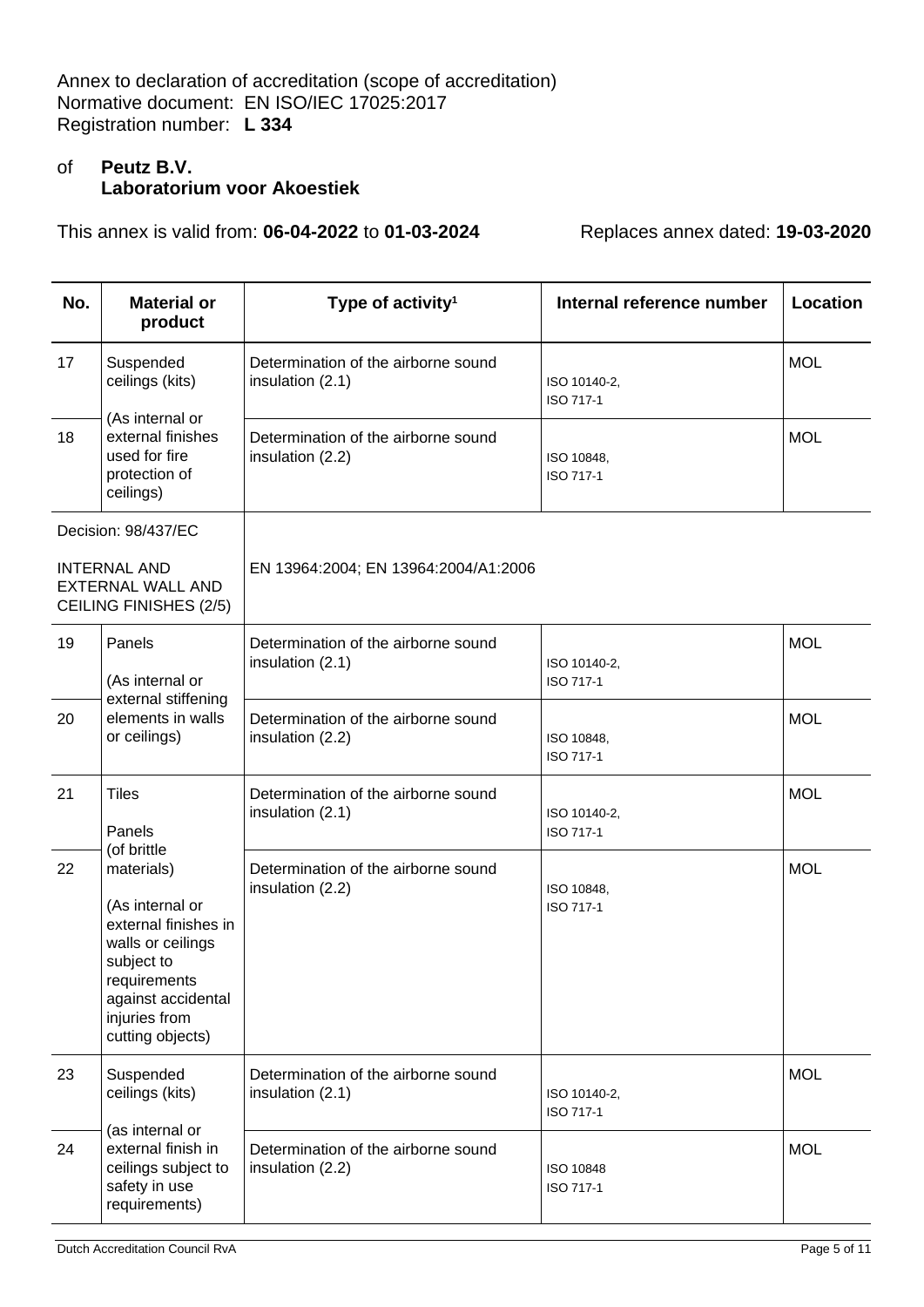# of **Peutz B.V. Laboratorium voor Akoestiek**

| No. | <b>Material or</b><br>product                                                                                                             | Type of activity <sup>1</sup>                           | Internal reference number | <b>Location</b> |
|-----|-------------------------------------------------------------------------------------------------------------------------------------------|---------------------------------------------------------|---------------------------|-----------------|
| 25  | Tiles<br>Panels                                                                                                                           | Determination of the airborne sound<br>insulation (2.1) | ISO 10140-2<br>ISO 717-1  | <b>MOL</b>      |
| 26  | (In internal or<br>external<br>suspended ceilings<br>subject to safety in<br>use requirements)                                            | Determination of the airborne sound<br>insulation (2.2) | ISO 10848,<br>ISO 717-1   | <b>MOL</b>      |
| 27  | Featured profiles<br>Suspending<br>frames                                                                                                 | Determination of the airborne sound<br>insulation (2.1) | ISO 10140-2,<br>ISO 717-1 | <b>MOL</b>      |
| 28  | (To support<br>internal or external<br>wall or ceiling<br>finishes and<br>suspended ceilings<br>subject to safety in<br>use requirements) | Determination of the airborne sound<br>insulation (2.2) | ISO 10848<br>ISO 717-1    | <b>MOL</b>      |
|     | Decision: 98/437/EC                                                                                                                       |                                                         |                           |                 |
|     | <b>INTERNAL AND</b><br><b>EXTERNAL WALL AND</b><br><b>CEILING FINISHES (3/5)</b>                                                          | EN 13964:2004; EN 13964:2004/A1:2006                    |                           |                 |
| 29  | Coverings in roll<br>form                                                                                                                 | Determination of the airborne sound<br>insulation (2.1) | ISO 10140-2,<br>ISO 717-1 | <b>MOL</b>      |
| 30  | Linings<br>(As internal<br>finishes in walls or<br>ceilings subject to<br>reaction to fire<br>regulations)                                | Determination of the airborne sound<br>insulation (2.2) | ISO 10848,<br>ISO 717-1   | <b>MOL</b>      |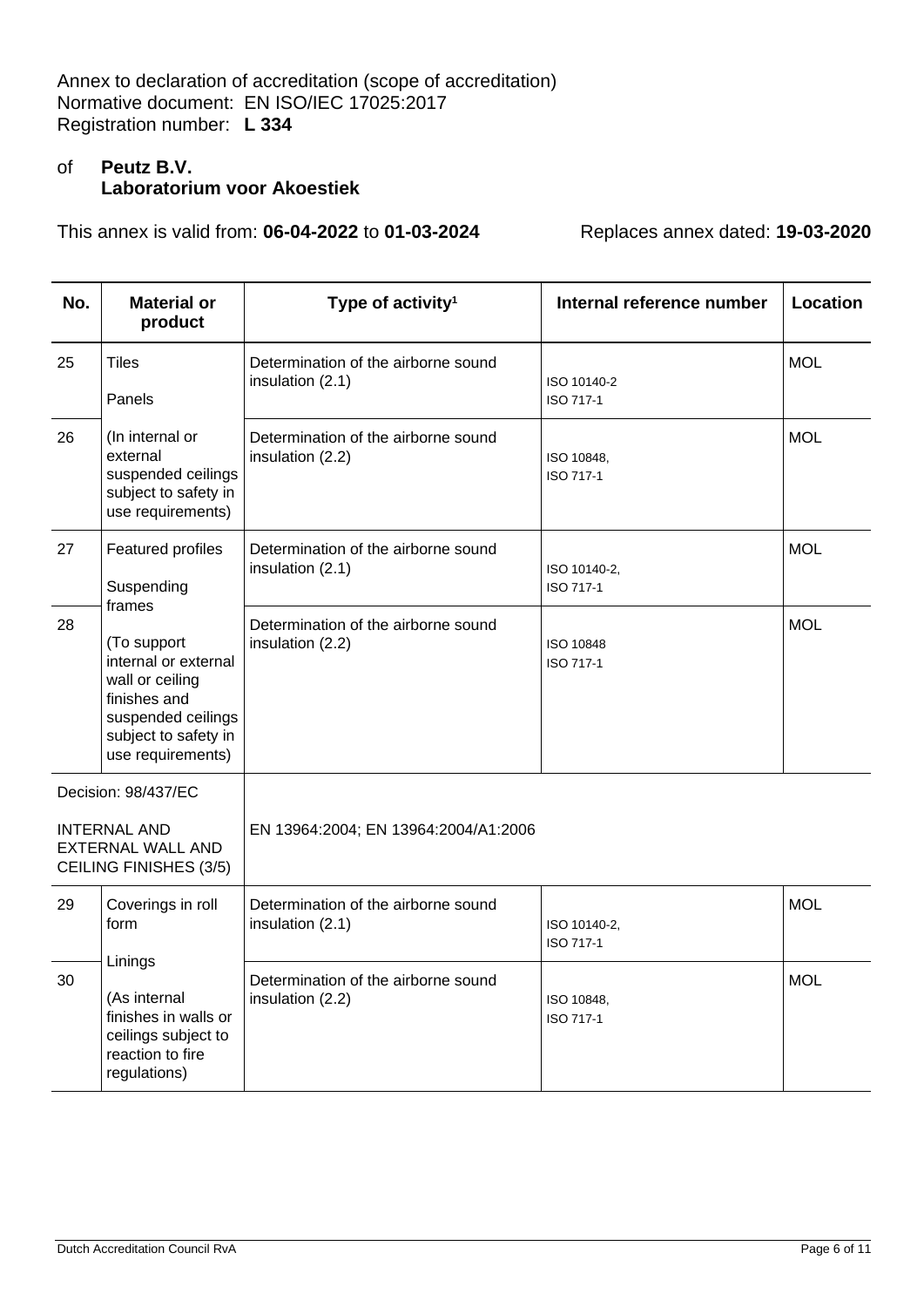# of **Peutz B.V. Laboratorium voor Akoestiek**

| No. | <b>Material or</b><br>product                                                                                                                             | Type of activity <sup>1</sup>                           | Internal reference number | Location   |
|-----|-----------------------------------------------------------------------------------------------------------------------------------------------------------|---------------------------------------------------------|---------------------------|------------|
| 31  | Shingles<br>Cladding slabs                                                                                                                                | Determination of the airborne sound<br>insulation (2.1) | ISO 10140-2,<br>ISO 717-1 | <b>MOL</b> |
| 32  | (As external<br>finishes in walls or<br>ceilings subject to<br>reaction to fire<br>regulations)                                                           | Determination of the airborne sound<br>insulation (2.2) | ISO 10848,<br>ISO 717-1   | <b>MOL</b> |
| 33  | Suspended<br>ceilings (kits)                                                                                                                              | Determination of the airborne sound<br>insulation (2.1) | ISO 10140-2,<br>ISO 717-1 | <b>MOL</b> |
| 34  | (As internal or<br>external finishes in<br>ceilings subject to<br>reaction to fire<br>regulations)                                                        | Determination of the airborne sound<br>insulation (2.2) | ISO 10848,<br>ISO 717-1   | <b>MOL</b> |
| 35  | <b>Tiles</b><br>Sidings                                                                                                                                   | Determination of the airborne sound<br>insulation (2.1) | ISO 10140-2,<br>ISO 717-1 | <b>MOL</b> |
| 36  | Panels<br>(As internal or<br>external finishes in<br>walls or ceilings<br>subject to reaction<br>to fire regulations)                                     | Determination of the airborne sound<br>insulation (2.2) | ISO 10848,<br>ISO 717-1   | <b>MOL</b> |
| 37  | Featured profiles<br>Suspending                                                                                                                           | Determination of the airborne sound<br>insulation (2.1) | ISO 10140-2,<br>ISO 717-1 | <b>MOL</b> |
| 38  | frames<br>(To support<br>internal or external<br>wall or ceiling<br>finishes, or<br>suspended<br>ceilings, subject to<br>reaction to fire<br>regulations) | Determination of the airborne sound<br>insulation (2.2) | ISO 10848,<br>ISO 717-1   | <b>MOL</b> |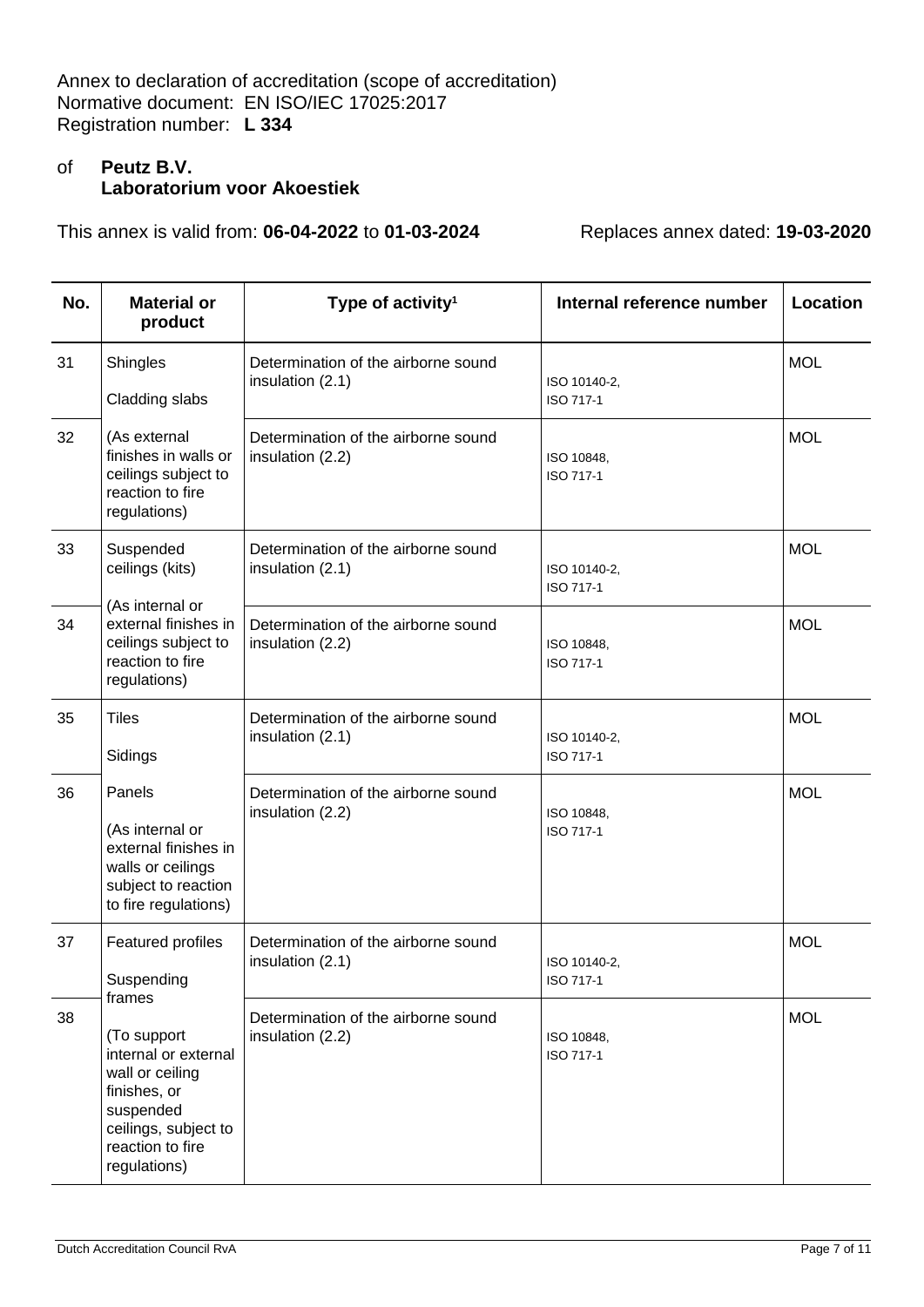# of **Peutz B.V. Laboratorium voor Akoestiek**

| No. | <b>Material or</b><br>product                                                                                                                                                    | Type of activity <sup>1</sup>                           | Internal reference number | Location   |
|-----|----------------------------------------------------------------------------------------------------------------------------------------------------------------------------------|---------------------------------------------------------|---------------------------|------------|
|     | Decision: 98/437/EC                                                                                                                                                              |                                                         |                           |            |
|     | <b>INTERNAL AND</b><br><b>EXTERNAL WALL AND</b><br><b>CEILING FINISHES (4/5)</b>                                                                                                 | EN 13964:2004; EN 13964:2004/A1:2006                    |                           |            |
| 39  | Suspended<br>ceilings (kits)<br>(As internal or                                                                                                                                  | Determination of the airborne sound<br>insulation (2.1) | ISO 10140-2,<br>ISO 717-1 | <b>MOL</b> |
| 40  | external finishes in<br>walls or ceilings<br>subject to<br>regulations on<br>dangerous<br>substances)                                                                            | Determination of the airborne sound<br>insulation (2.2) | ISO 10848,<br>ISO 717-1   | <b>MOL</b> |
| 41  | <b>Tiles</b><br>Shingles                                                                                                                                                         | Determination of the airborne sound<br>insulation (2.1) | ISO 10140-2,<br>ISO 717-1 | <b>MOL</b> |
| 42  | Sidings<br>Cladding slabs<br>Panels<br>(As internal or<br>external finishes in<br>walls or ceilings,<br>as relevant,<br>subject to<br>regulations on<br>dangerous<br>substances) | Determination of the airborne sound<br>insulation (2.2) | ISO 10848,<br>ISO 717-1   | <b>MOL</b> |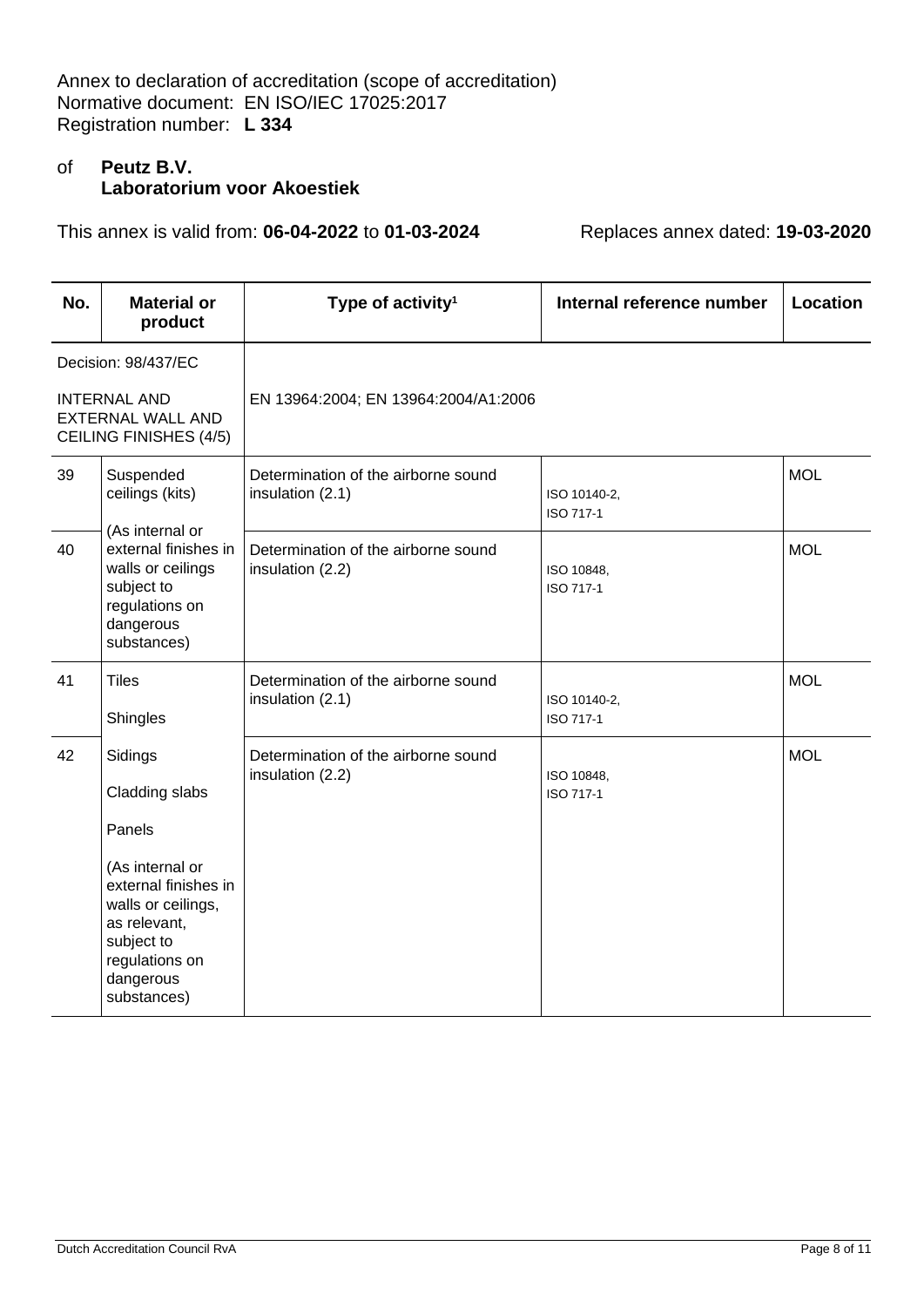# of **Peutz B.V. Laboratorium voor Akoestiek**

| No.                                                                                                     | <b>Material or</b><br>product                                                                                                                                                                    | Type of activity <sup>1</sup>                                                                                                                                                                                                                             | Internal reference number | Location   |
|---------------------------------------------------------------------------------------------------------|--------------------------------------------------------------------------------------------------------------------------------------------------------------------------------------------------|-----------------------------------------------------------------------------------------------------------------------------------------------------------------------------------------------------------------------------------------------------------|---------------------------|------------|
|                                                                                                         | Decision: 99/91/EC                                                                                                                                                                               |                                                                                                                                                                                                                                                           |                           |            |
|                                                                                                         | THERMAL INSULATING<br>PRODUCTS (1/2)                                                                                                                                                             | EN 13162:2008;                                                                                                                                                                                                                                            |                           |            |
| 43                                                                                                      | Thermal insulating<br>products<br>(factory-made<br>products and<br>products intended<br>to be formed in-<br>situ)<br>$(\text{any})$                                                              | Determination of the sound absorption<br>(1)                                                                                                                                                                                                              | ISO 354,<br>ISO 11654     | <b>MOL</b> |
| Decision: 2000/245/EC<br>FLAT GLASS, PROFILED<br><b>GLASS AND GLASS-</b><br><b>BLOCK PRODUCTS (2/6)</b> |                                                                                                                                                                                                  | EN 1279-5:2005+A2:2010; EN 12758; EN 1096-4:2004; EN 12150-2:2004; EN 12337-<br>2:2004; EN 13024-2:2004; EN 14178-2:2004; EN 14179-2:2005; EN 14321-2:2005; EN<br>14449:2005; EN 14449:2005/AC:2005; EN 1748-1-2:2004; EN 1748-2-2:2004<br>EN 1863-2:2004 |                           |            |
| 44                                                                                                      | Flat or curved<br>glass panels<br>Channel-shaped<br>glass<br>Insulating glass<br>units<br>Glass blocks<br>Glass-block wall<br>panels<br>(For uses subject<br>to reaction to fire<br>regulations) | Determination of the airborne sound<br>insulation (2)                                                                                                                                                                                                     | ISO 10140-2.<br>ISO 717-1 | <b>MOL</b> |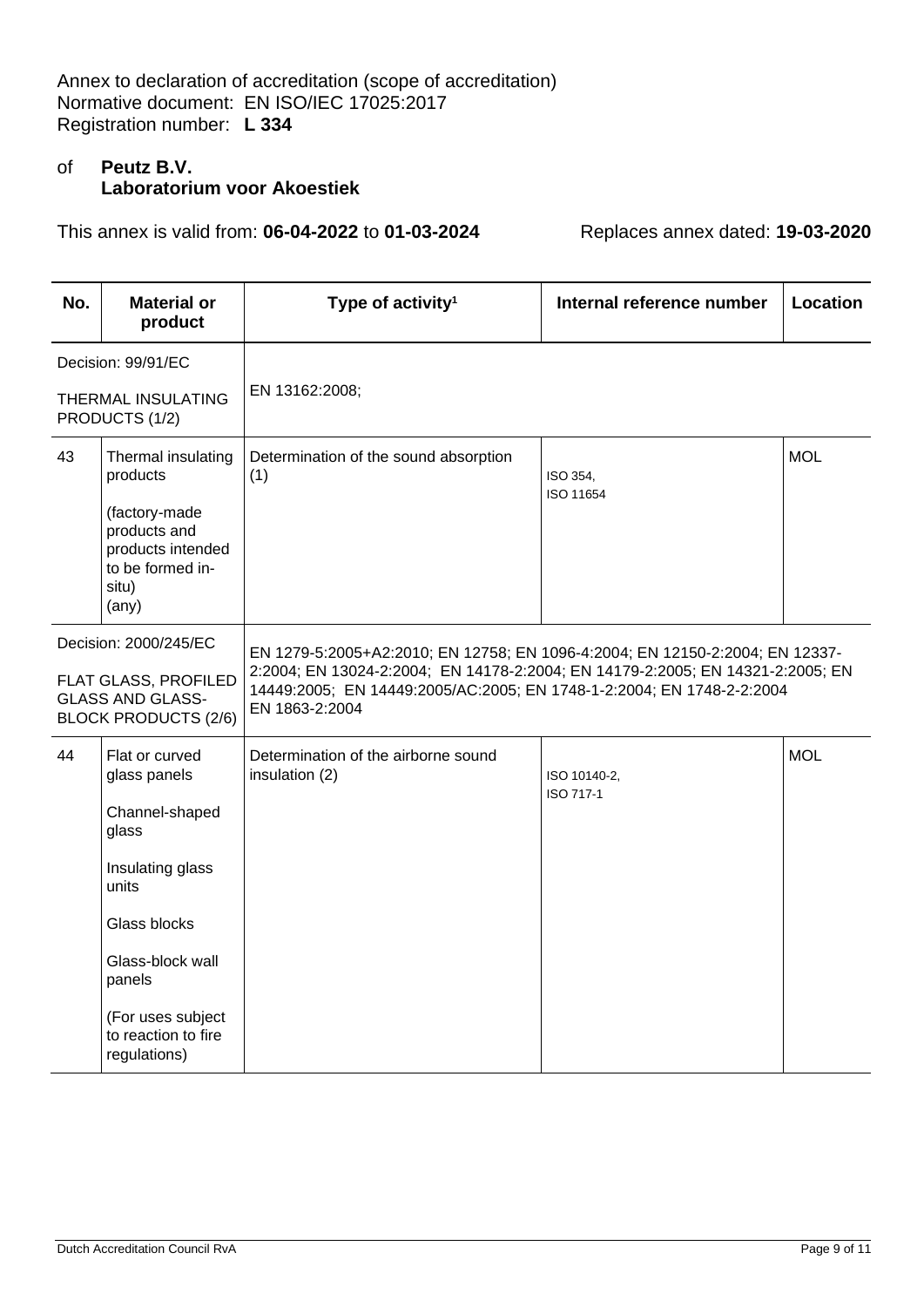# of **Peutz B.V. Laboratorium voor Akoestiek**

| No.                                                                                                            | <b>Material or</b><br>product                                                                                                                                                                                    | Type of activity <sup>1</sup>                                                                                                                                                                                                                                                            | Internal reference number | Location   |
|----------------------------------------------------------------------------------------------------------------|------------------------------------------------------------------------------------------------------------------------------------------------------------------------------------------------------------------|------------------------------------------------------------------------------------------------------------------------------------------------------------------------------------------------------------------------------------------------------------------------------------------|---------------------------|------------|
|                                                                                                                | Decision: 2000/245/EC<br><b>FLAT GLASS, PROFILED</b><br><b>GLASS AND GLASS-</b><br><b>BLOCK PRODUCTS (3/6)</b>                                                                                                   | EN 1279-5:2005+A2:2010; EN 12758; EN 1096-4:2004; EN 12150-2:2004;<br>EN 12337-2:2004; EN 13024-2:2004; EN 14178-2:2004; EN 14179-2:2005;<br>EN 14321-2:2005; EN 14449:2005; EN 14449:2005/AC:2005; EN 1748-1-2:2004;<br>EN 1748-2-2:2004; EN 1863-2:2004; EN 572-9:2004                 |                           |            |
| 45                                                                                                             | Flat or curved<br>glass panels<br>Channel-shaped<br>glass<br>Insulating glass<br>units<br>(For uses subject<br>to external fire<br>performance<br>regulations)                                                   | Determination of the airborne sound<br>insulation (2)                                                                                                                                                                                                                                    | ISO 10140-2,<br>ISO 717-1 | <b>MOL</b> |
| Decision: 2000/245/EC<br>FLAT GLASS, PROFILED<br><b>GLASS AND GLASS-</b><br><b>BLOCK PRODUCTS</b><br>$(4/6)$ : |                                                                                                                                                                                                                  | EN 1279-5:2005+A2:2010; EN 12758; EN 1036-2:2008; EN 1096-4:2004;<br>EN 12150-2:2004; EN 12337-2:2004; EN 13024-2:2004; EN 14178-2:2004;<br>EN 14179-2:2005; EN 14321-2:2005; EN 14449:2005; EN 14449:2005/AC:2005;<br>EN 1748-1-2:2004; EN 1748-2-2:2004; EN 1863-2:2004; EN 572-9:2004 |                           |            |
| 46                                                                                                             | Flat or curved<br>glass panels<br>Insulating glass<br>units<br>Glass-block<br>Glass-block wall<br>panels<br>(For other uses<br>liable to present<br>'safety-in-use' risks<br>and subject to<br>such regulations) | Determination of the airborne sound<br>insulation (2)                                                                                                                                                                                                                                    | ISO 10140-2,<br>ISO 717-1 | <b>MOL</b> |